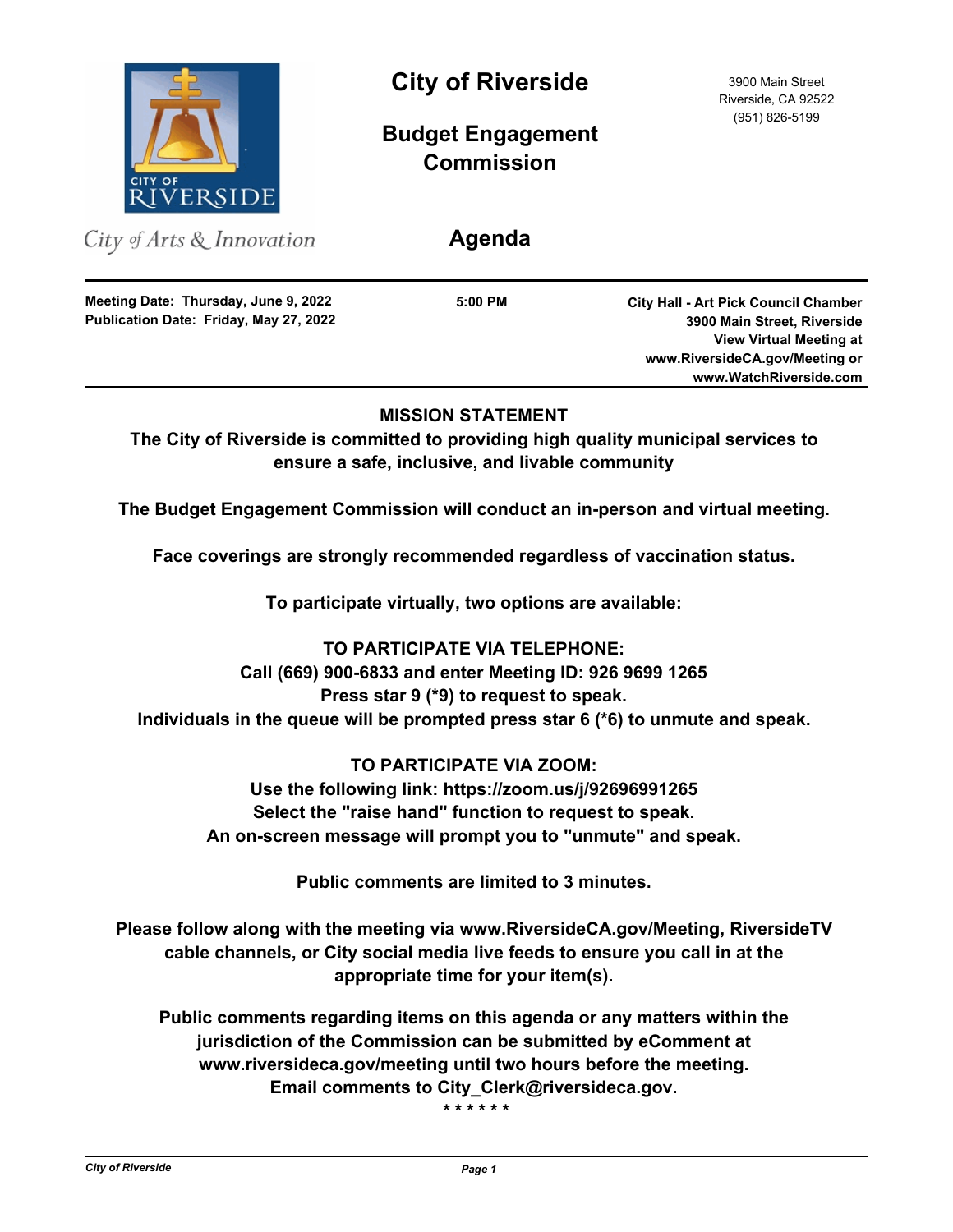**Pursuant to the City Council Meeting Rules adopted by Resolution No. 23618, members of all Boards and Commissions and the public are reminded that they must preserve order and decorum throughout the meeting. In that regard, members of all Boards and Commissions, as well as the public participants are advised that any delay or disruption in the proceedings or a refusal to obey the orders of the City Council, Boards and Commissions, or their presiding officer constitutes a violation of these rules.** 

**The City of Riverside is committed to fostering a respectful workplace that requires all employees and external stakeholders to embrace a culture of transparency and inclusivity. This includes acceptable behavior from everyone; a workplace that provides dignity, respect, and civility to our employees, customers, and the public they serve. City meetings should be a place where all members of our community feel safe and comfortable to participate. While there could be a high level of emotion associated with topics on this agenda, the City would like to set the expectation that all members of the public use language appropriate to a collaborative, professional, and respectful public environment.**

**The City is resolute in its commitment to eliminate any form of harassment, discrimination, or retaliation in the workplace. The City maintains a zero-tolerance policy for harassment, discrimination, and retaliation in compliance with new harassment and discrimination laws.**

**\* \* \* \* \* \***

LISTENING ASSISTIVE DEVISES are available for the hearing impaired. The City of *Riverside wishes to make all of its public meetings accessible to the public. Upon request, this agenda will be made available in appropriate alternative formats to persons with disabilities, as required by 42 U.S.C. §12132 of the Americans with Disabilities Act of 1990. Any person with a disability who requires a modification or accommodation in order to participate in a meeting should direct such request to the City's ADA Coordinator at (951) 826-5427 at least 72 hours before the meeting, if possible. TTY users call 7-1-1 for telecommunications relay services (TRS).*

*Agenda related writings or documents provided to the Budget Engagement Commission*  are available for public inspection at www.RiversideCA.gov/Meeting and in the binder *located at the entrance of the meeting room.*

*PLEASE NOTE--The numerical order of items on this agenda is for convenience of reference. Items may be taken out of order upon request of the Commission Members.*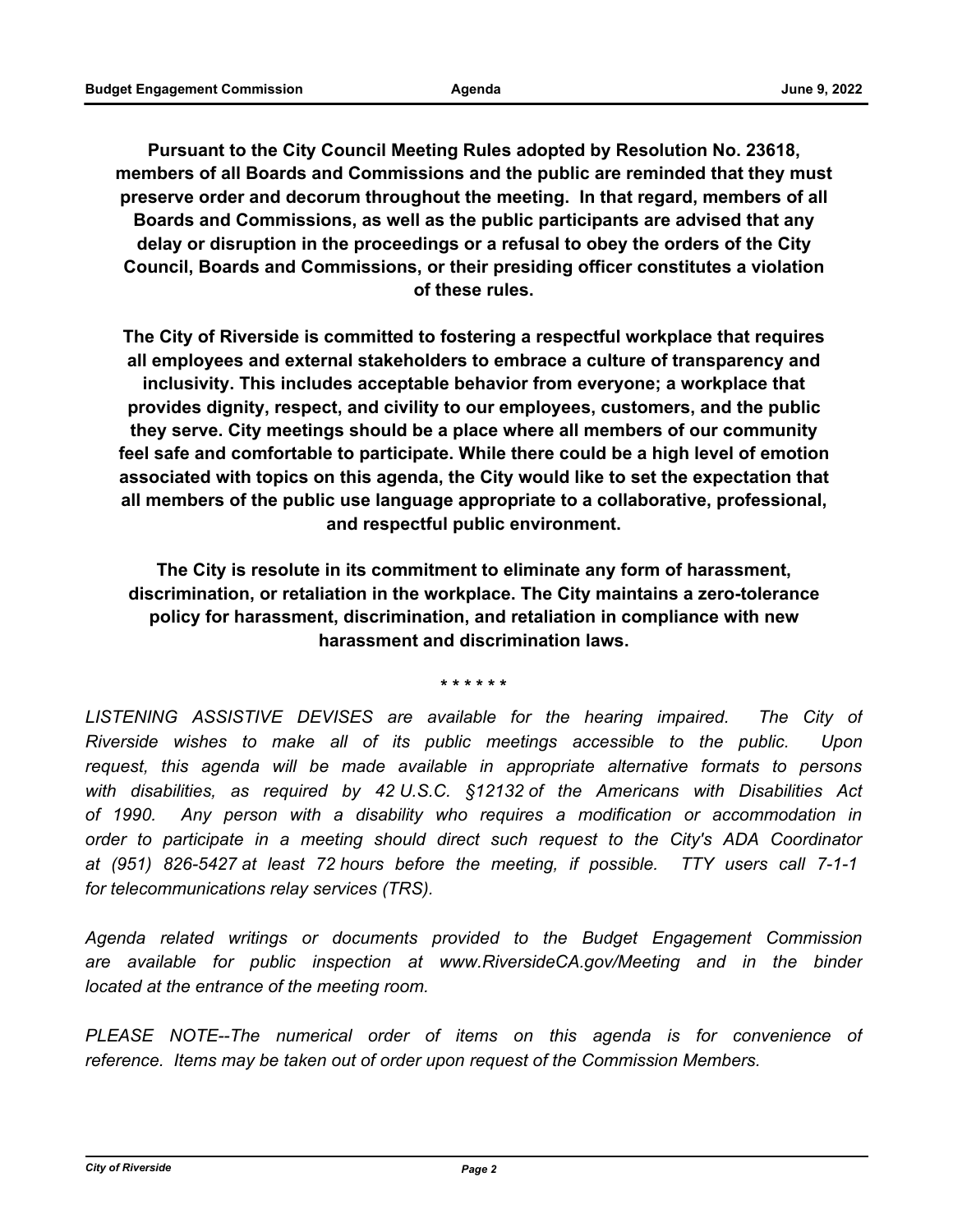5 P.M.

# CHAIRPERSON CALLS MEETING TO ORDER

PLEDGE OF ALLEGIANCE TO THE FLAG

SECRETARY CALLS ROLL

## PUBLIC COMMENT

### *Audience participation is encouraged. Public comments are limited to 3 minutes.*

1 You are invited to participate by phone at (669) 900-6833 and enter Meeting ID: 926 9699 1265 to comment on any matters within the jurisdiction of the Budget Engagement Commission. Press \*9 to be placed in the queue to speak when the agenda item is called. Individuals in the queue will be prompted to unmute by pressing \*6 to speak. To participate via ZOOM, use the following link: https://zoom.us/j/92696991265, select the "raise hand" function to request to speak. An on-screen message will prompt you to "unmute" and speak - Individual audience participation is limited to 3 minutes.

#### CONSENT CALENDAR

All matters listed under the CONSENT CALENDAR are considered routine by the Budget *Engagement Commission and may be enacted by one motion in the form listed below.*  There will be no separate discussion of these items unless, before the Budget *Engagement Commission votes on the motion to adopt, Members of the Budget Engagement Commission or staff, request specific items be removed from the Consent Calendar for separate action. Removed consent items will be discussed immediately after adoption of the balance of the Consent Calendar.*

#### **Minutes**

- 2 Minutes of April 28, 2022
- *Attachments:* [Minutes](http://riversideca.legistar.com/gateway.aspx?M=F&ID=4cbb349e-767c-4654-86ce-4e8c4449f04c.docx)
- 3 Minutes of May 12, 2022
- *Attachments:* [Minutes](http://riversideca.legistar.com/gateway.aspx?M=F&ID=387bf706-32b4-4972-8db2-144b6bd215d3.docx)

### Attendance

4 Absences from Budget Engagement Commission special meeting on April 28, 2022, of Vice Chair Sanchez Jr., and Commissioner Scarano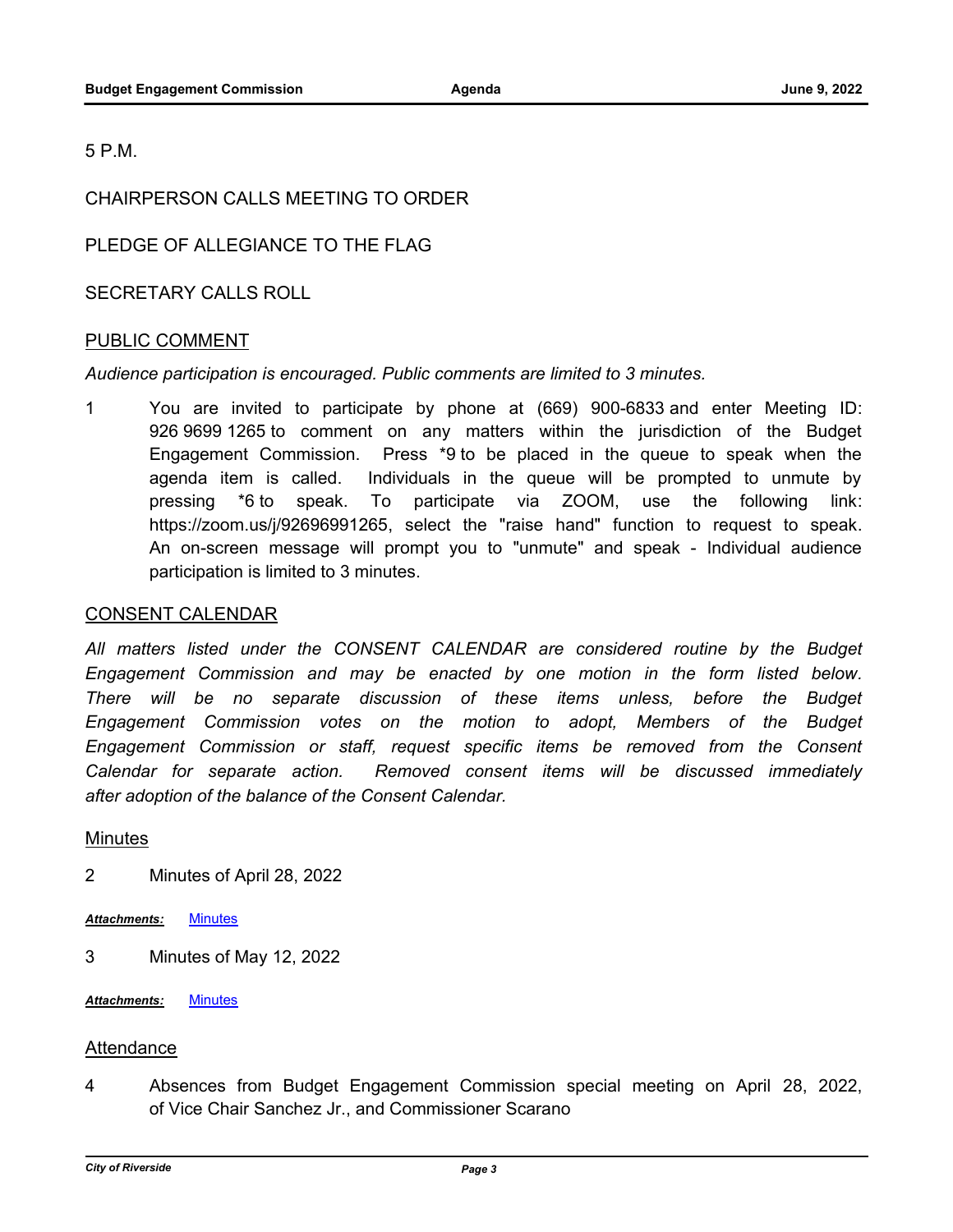#### **[Report](http://riversideca.legistar.com/gateway.aspx?M=F&ID=f43063b6-c4b7-4e9a-a57e-1fa4a66f6bc1.docx)** *Attachments:*

**[Attendance Guideline](http://riversideca.legistar.com/gateway.aspx?M=F&ID=e03b8692-ac5b-453a-a84b-4c801781774a.docx)** 

**[BEC Attendance Reports](http://riversideca.legistar.com/gateway.aspx?M=F&ID=a8a56fa0-4abd-4050-8c6f-2267be27057e.pdf)**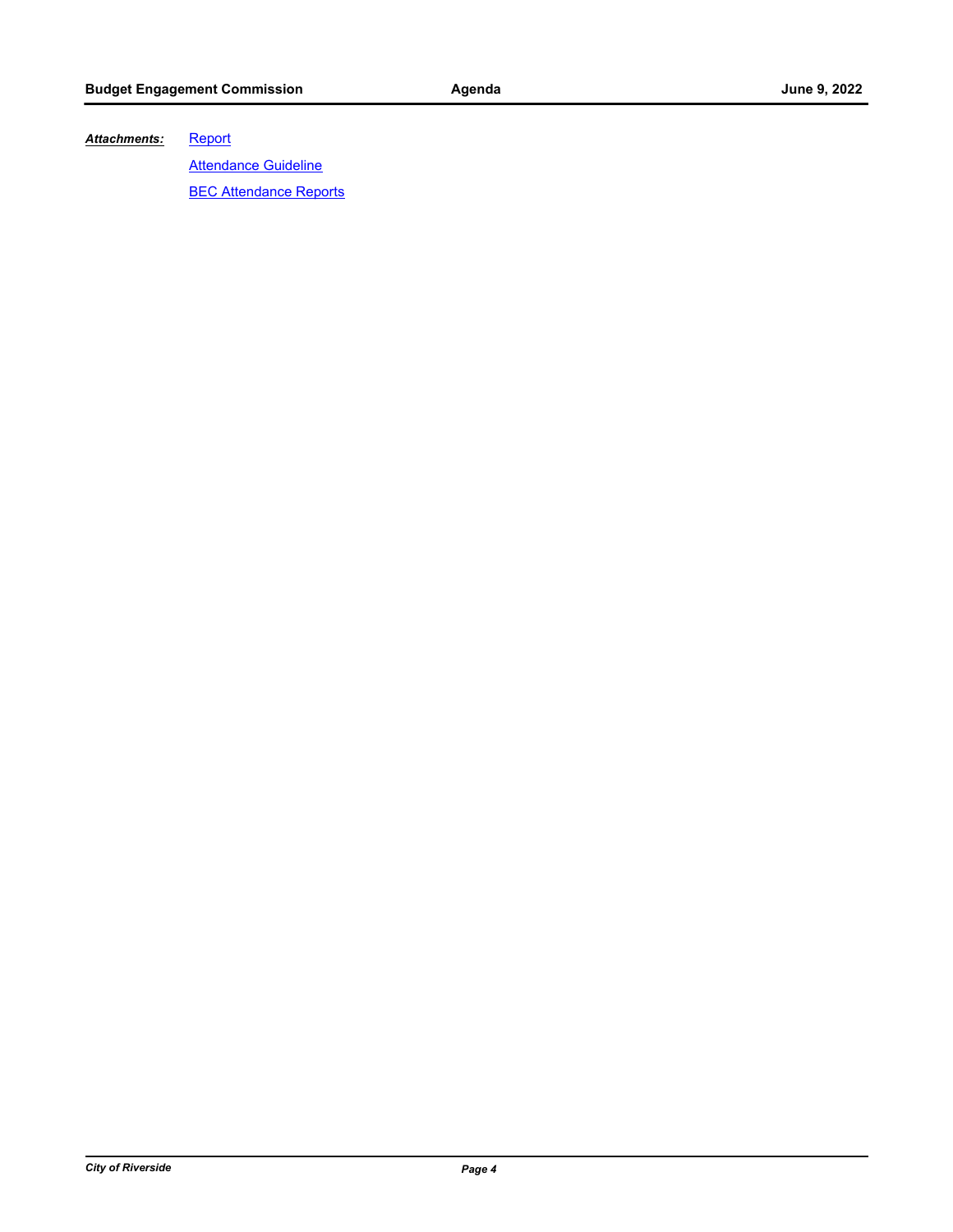#### DISCUSSION CALENDAR

*This portion of the Budget Engagement Commission Agenda is for all matters where staff and public participation is anticipated. Public comments are limited to 3 minutes. Via phone: press \*9 to be placed in the queue to speak when the discussion item is called. Via Zoom: select the "raise hand" function to request to speak. An on-screen message will prompt you to "unmute" and speak.*

5 Fiscal Year 2021/22 Third Quarter Financial Update

- **[Report](http://riversideca.legistar.com/gateway.aspx?M=F&ID=523ed16a-8dbf-4b41-a572-4f3594c51a0b.docx)** [Fiscal Update](http://riversideca.legistar.com/gateway.aspx?M=F&ID=d91a8c53-ce80-4a84-b75d-5a3c54da5b1e.pdf) **[Measure Z Spending Status](http://riversideca.legistar.com/gateway.aspx?M=F&ID=fda9bc4c-c86f-4bc7-80e8-b086d6edbb93.pdf) [Presentation](http://riversideca.legistar.com/gateway.aspx?M=F&ID=1832d88b-3c84-4ebc-b0fb-8ae5dd2ed9c4.pdf)** *Attachments:*
- 6 Proposed Fiscal Year 2022-2024 Biennial Budget
- **[Report](http://riversideca.legistar.com/gateway.aspx?M=F&ID=a2fb4d30-bb3b-4537-9448-186e35ddd239.docx)** *Attachments:*

[Proposed Budget Schedules](http://riversideca.legistar.com/gateway.aspx?M=F&ID=8f52aec7-be69-4e3a-a8ac-732eba482b27.pdf) **[Presentation](http://riversideca.legistar.com/gateway.aspx?M=F&ID=30df7a2c-64ea-40fd-9ecd-557aed831d06.pdf)** 

- 7 Annual review of Code of Ethics and Conduct for elected officials and members of appointed boards, commissions, and committees to provide recommended changes to Board of Ethics
- **[Report](http://riversideca.legistar.com/gateway.aspx?M=F&ID=70a97e95-5e02-4a41-b739-b94571dbe6f7.docx)** [RMC Chapter 2.78](http://riversideca.legistar.com/gateway.aspx?M=F&ID=6bb9ed6d-7acb-42c9-b2d4-34633c86eb64.pdf) *Attachments:*

### COMMISSION MEMBER/STAFF COMMUNICATIONS

- 8 Chief Financial Officer Update
- 9 Items for future Budget Engagement Commission consideration as requested by members of the Commission

*Attachments:* [BEC Master Calendar](http://riversideca.legistar.com/gateway.aspx?M=F&ID=b52b39a1-f050-4dc8-a6be-2c115b2c2419.pdf)

#### *\* \* \* \* \* \* \* \* \**

*The next regular Budget Engagement Commission meeting is scheduled for Thursday, July 14, 2022*

> *For live Webcast of the Commission Meeting: RiversideCa.gov/Meeting or WatchRiverside.com*